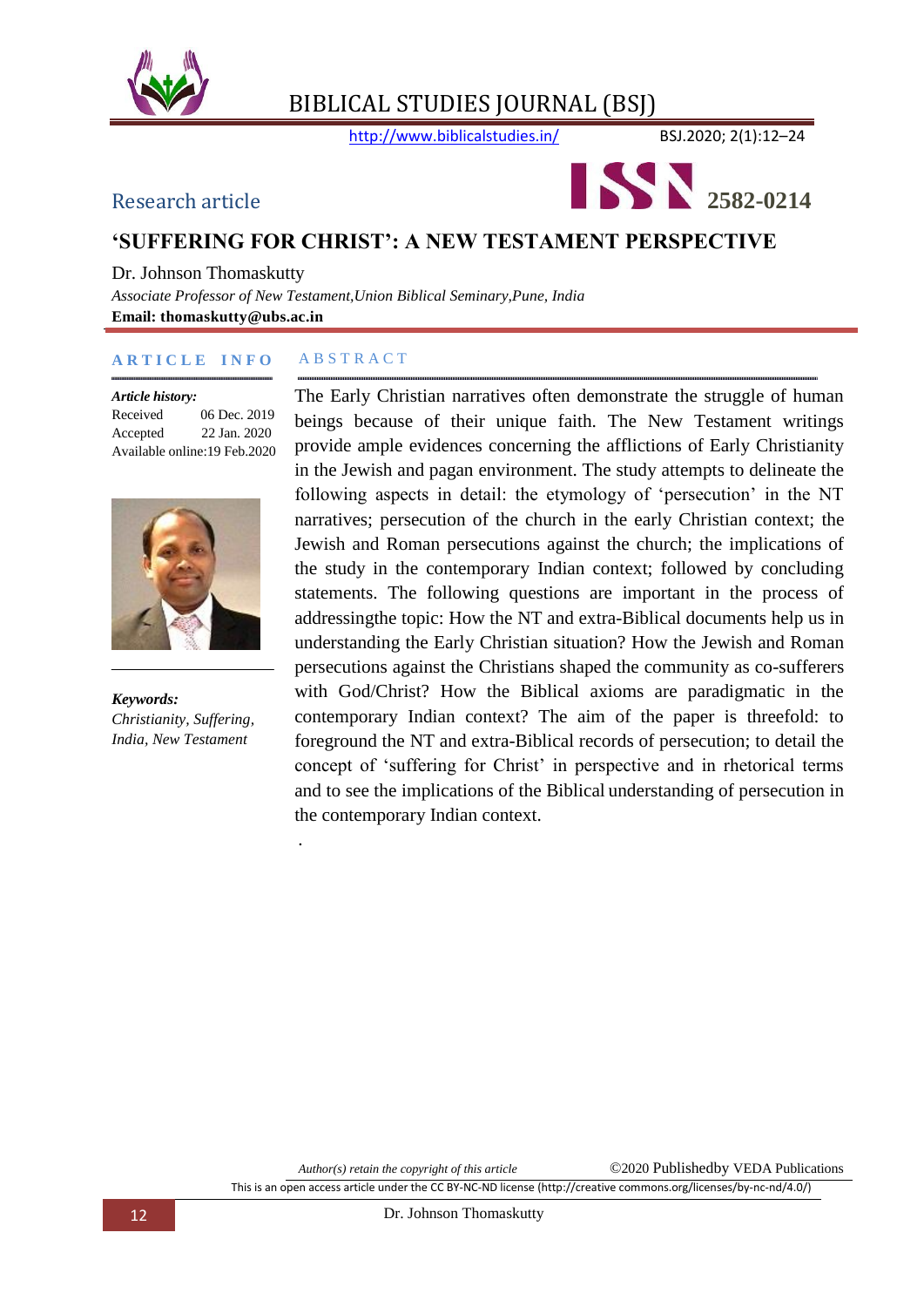

http://www.biblicalstudies.in/ BSJ.2020; 2(1):12-24

#### **Terminological Details**

The NT uses different words in multiple contexts in order to narrate the idea of persecution. The Greek word *diōgmos*  literally means "the *hunt* to bring someone down like an animal."

In religious sense, it means "to *punish God's messengers with vengeance*—like a *hunter* trying to conquer (obliterate) someone as their "catch."" *Diōgmos* is used in ancient and biblical Greek for *persecution* (hostility) shown by confused, spiritual 'leaders' (see Matt 13:21; Mark 4:17; 10:30; Acts 8:1; 13:50; Rom 8:35; 2 Cor 12:10; 2 Thess 1:4; 2 Tim  $3:11$ .<sup>1</sup>Other words used for persecution are: first, *diōkō*, a verb found in around fifty contexts meaning "persecute," 'follow,' or 'pursue' (Matt  $5:10$ ,  $11$ ,  $12$ ,  $44$ ; 23:34; Gal 4:29; 6:12); and second, *ekdiōkō*, a rare verb found only twice and meaning to 'persecute' (Luke 11:49) and to 'drive out' or 'banish' (1 Thess  $2:15$ ).<sup>2</sup>These words are used to demonstrate the tormenting situation the Early Christian community/ies underwent.

The words used for 'suffer' or 'suffering' are also varied: first, *paschō*, a verb found in around forty places meaning "to suffer," referring to enduring both physical and emotional trauma. Christ"s suffering on the cross is anticipated in Matt 16:21; 17:12; Mark 8:31; 9:12; Luke 9:22; 17:25; 22:15;<sup>3</sup> second, *adikeō*, a verb found nearly thirty times with the predominant sense of 'hurt,'

1

'do wrong' (Luke 10:19; Acts 7:24, 26-27; 25:10-11; 1 Cor 6:7-8); and third, *zēmioō*, a verb found six times meaning "to lose" and also "to suffer lose." In Phil 2:8, Paul declares that he "has suffered the loss" of all things for the sake of Christ.<sup> $4$ </sup> All these words address the aspect of suffering that affect human life in multidimensional levels.

The aspects of persecution and suffering require a comprehensive treatment as the NT narratives deal it in multifarious contexts. The noun form 'persecution' is a cognate of its verbal form 'persecute' which means "to treat somebody in a cruel and unfair way, especially because of their race, religion or political beliefs."According to Kruse, "The experience of persecution, suffering for one"s religious beliefs or behaviouris widely attested in the pages of the NT."<sup>5</sup>What Kruse says here can be better understood from the scriptural evidences outlined below. The scripture witnesses through evidences about Christianity"s growth as a World religion from its humble and sectarian beginnings of the First Century CE. In that sense, persecution and suffering are treated together for a wider understanding of the early Christian Situation.

#### **An Overview of Persecution in the Early Christian Context**

In the Early Christian context, persecution played its role at two levels: first, the Christians considered persecution as a gift from God and at the same time honourable in the sight of God. Secondly, persecution in

<sup>&</sup>lt;sup>1</sup>[https://biblehub.com/greek/1375.htm,](https://biblehub.com/greek/1375.htm) accessed on 29<sup>th</sup> November 2019.

<sup>2</sup> See Stephen D. Renn, *Expository Dictionary of Bible Words* (Peabody: Hendricksen, 2010), 726-727. <sup>3</sup>Renn, *Expository Dictionary of Bible Words*, 944- 945.

<sup>1</sup> <sup>4</sup>Renn, *Expository Dictionary of Bible Words*, 944- 945.

<sup>5</sup> C. G. Kruse, "Persecution," *Dictionary of New* 

*Testament Background* (Downers Grove: IVP, 2000), 775.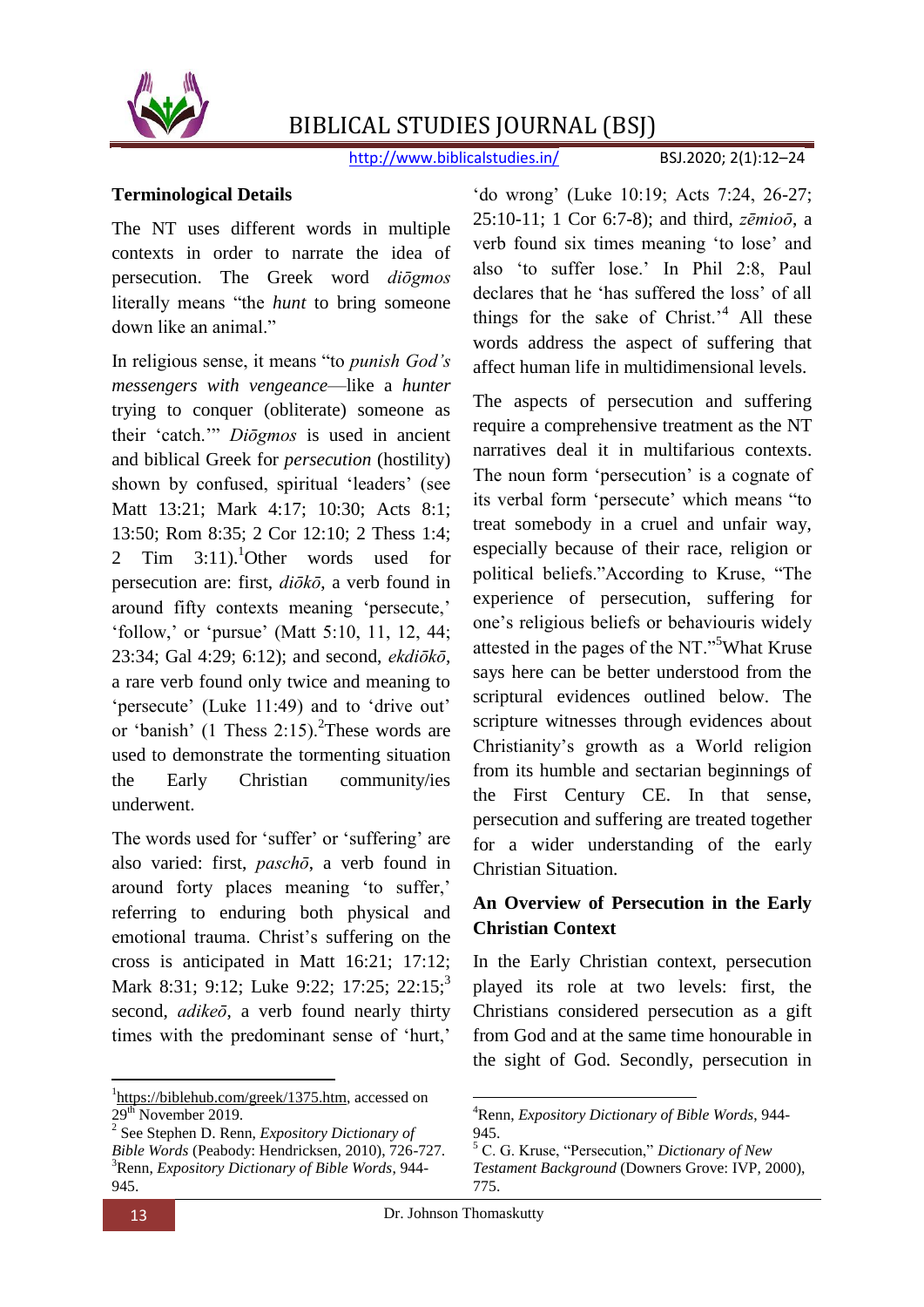

http://www.biblicalstudies.in/ BSJ.2020; 2(1):12–24

the form of punishment was imposed upon the Christian communities from various quarters of their *Sitz-im-Leben*.

Early Christians expected suffering. Christ had died on the cross, so there was no higher honour than to imitate that death through accepting martyrdom (i.e., witness by one"s blood).<sup>6</sup> The Jewish legacy portrayed, in writings such as the Fourth Book of the Maccabees, the glorious nature of death. Similarly, as the writer of 1 Peter expressed it: "If you suffer as a Christian, do not be ashamed, but praise God that you bear that name"  $(4:16)$ .<sup>7</sup>Perkins states that, "First Peter's concern with the relationship between Christians and the surrounding culture raises an issue that always faces believers. For some who are a minority within the larger society, the letter could be describing their situation exactly."<sup>8</sup> These details demonstrate that Christianity's growth and development in the Roman Empire was not without challenges. Even though there was a favourable situation of growth, its minority status, consideration as a sect within Judaism the negative understanding as a cult in the Greco-Roman World helped it undergoing various afflictions.

The Roman imperial context created a mixed experience of both good and bad times for the Christian Communities across the empire. From 30-311 CE, a period in which 54 emperors ruled the Empire, a dozen took the trouble to harass the Christians more acutely: Claudius (41-54); Nero (54-68); Domitian (81-96); Trajan (98-117); Marcus Aurelius (161-180); Septimius Severus (193- 211); Decius (249-251); Valerian (253-260); and Diocletian  $(284-305)$ .<sup>9</sup> Troublesome situations under these emperors and local civil authorities shaped Christianity to the next level and enabled it to face emerging situations in life.

Preceding the conversion of Constantine (until the Fourth Century CE), the church was persecuted for various reasons.<sup>10</sup> Several institutions, like the Jewish authorities, the imperial government, and the local civil authorities were involved in that. $11$  The Gospels and the *Acts* show that the Jewish communities in Palestine and other cities of the Greek East drew Romans into the persecution of the church. The execution of Peter and Paul at Rome, before Nero issued his edict against the Christians in 64, may have the result of complaints about their activity from the Jewish community. When a great fire ravaged Rome in 64, Nero attempted to shift the blame for the fire from himself onto another party and ordered the mass arrest and execution of Christians in Rome. This was the event which led later

<sup>6</sup> [https://www.christianitytoday.com/history/issues/issu](https://www.christianitytoday.com/history/issues/issue-27/persecution-in-early-church-did-you-know.html) [e-27/persecution-in-early-church-did-you-know.html,](https://www.christianitytoday.com/history/issues/issue-27/persecution-in-early-church-did-you-know.html)  accessed on 1st December 2019.

<sup>&</sup>lt;sup>7</sup>[https://www.christianitytoday.com/history/issues/issu](https://www.christianitytoday.com/history/issues/issue-27/persecution-in-early-church-did-you-know.html) [e-27/persecution-in-early-church-did-you-know.html,](https://www.christianitytoday.com/history/issues/issue-27/persecution-in-early-church-did-you-know.html)  accessed on 1<sup>st</sup> December 2019.

<sup>&</sup>lt;sup>8</sup> Perkins states that, "The correspondence between Pliny and Trajan (c. 110 CE) established that the mere name "Christian" was not criminal. First Peter 4:16 encourages readers not to be ashamed but to glorify God when they suffer because of that name." See Pheme Perkins*, First and Second Peter, James, and Jude*, Interpretation: A Bible Commentary for Teaching and Preaching (Louisville: John Knox Press, 1995), 72-74.

<sup>1</sup> <sup>9</sup> See Mark Galli's article:

[https://christianhistoryinstitute.org/magazine/article/p](https://christianhistoryinstitute.org/magazine/article/persecution-in-early-church-gallery) [ersecution-in-early-church-gallery,](https://christianhistoryinstitute.org/magazine/article/persecution-in-early-church-gallery) accessed on 1<sup>st</sup> December 2019.

<sup>10</sup> See Merrill C. Tenney, *New Testament Times* (Peabody: Hendrickson Publishers, 1965), 163.  $11$  D. S. Potter, "Persecution of the Early Church," *ABD* 5 (New York: Doubleday, 1992), 231.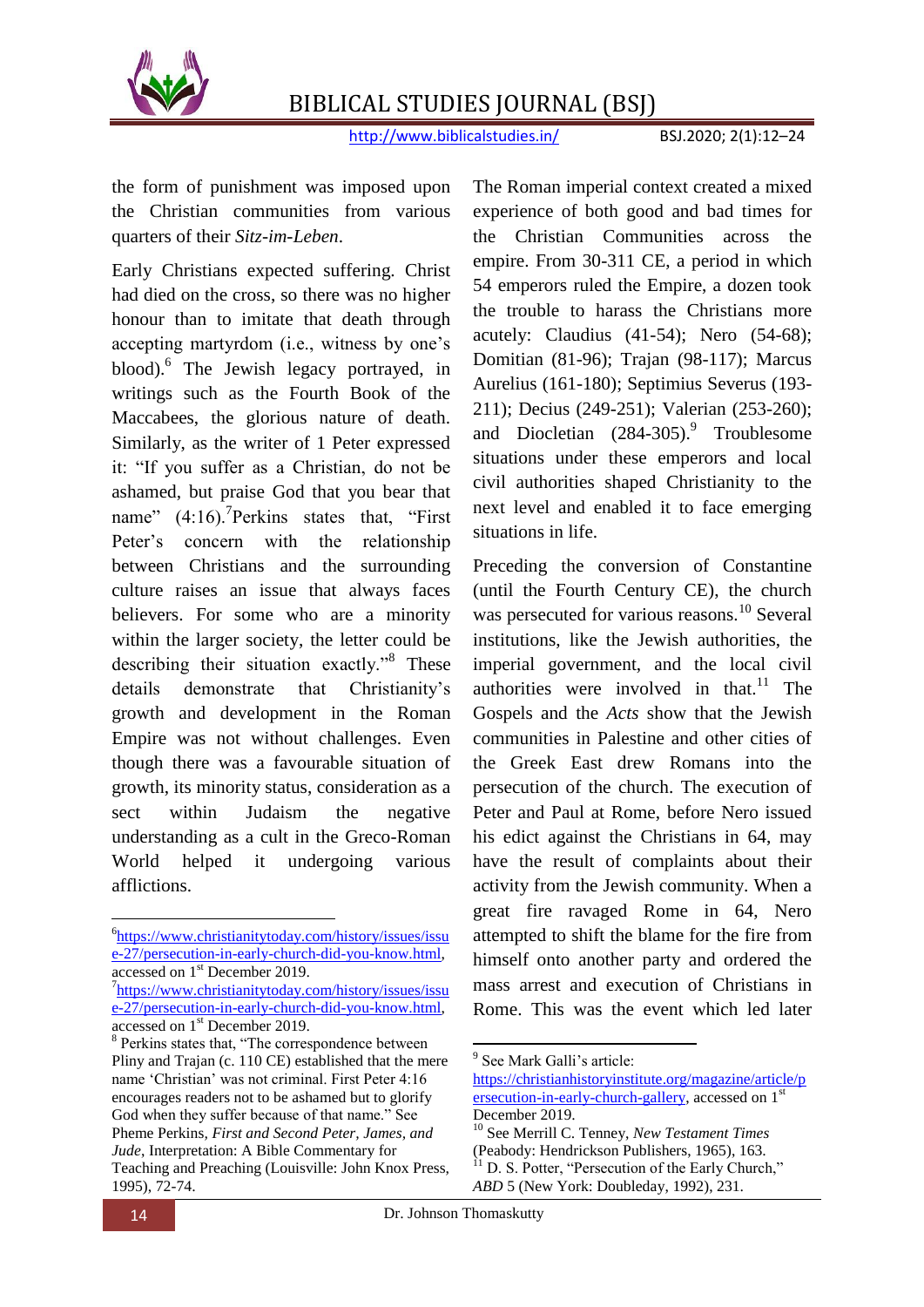

http://www.biblicalstudies.in/ BSJ.2020; 2(1):12–24

Christian writers to claim that persecution was a "Neronian institution."<sup>12</sup> These incidents made Early Christians to be rooted in their convictions irrespective of trials and temptations.

Pliny"s letter (*Ep.* 10.96) to Trajan (98-117) makes it clear that persecution against Christians was widely practiced in the Roman Empire.<sup>13</sup> Pliny even records that persecutions against Christians was practiced even during the reign of Emperor Domitian  $(81-96).$ <sup>14</sup>The crimes associated with Christianity were attacks on pagan temples or images of the gods, cannibalism and incest. It is also clear from this letter that Pliny attempted to discover whether or not the Christians in his area were actively engaged in these crimes.<sup>15</sup> He discovered that they were not.<sup>16</sup> The practice of the Christian faith was illegal because the Roman authorities thought that it involved the commission of crimes, but it was upto individual governors and other magistrates to act against Christians as they saw fit.<sup>17</sup>In the third century, even during the reign of Emperor Decius (249-251) Christians were brutally persecuted. Christians were exiled, their properties were confiscated, imprisoned, and had to suffer death. Christianity was considered as a cult in the imperial territory and this treatment continued until Constantine in 324.<sup>18</sup>

 $\overline{a}$ 

The writings of the apostolic fathers contain polemic passages directed against Jews (*Diogn*. 3.1-5; 4.1-6; Ign. *Magn*. 8.1; 10.2-3; Ign. *Phld*.  $6.1-2$ .<sup>19</sup>In the first three centuries, most outbreaks of persecution did not begin with the imperial authorities. They began as local programs inspired by a feeling on the part of the inhabitants of individual cities that the Christians in their midst were atheists whose presence upset the traditional gods. It was a reaction that is summed up best by Tertullian"s observation (*Apol*. 40.1) that, "if the Tiber rises to the walls; if the Nile does not rise to the fields; if the sky stands still; if the earth moves; if there is famine; if there is pestilence, the cry goes up, "Christians to the lion.""<sup>20</sup> Thus Christians were treated as scapegoats in most of the situations in life.

The total number of Christians who suffered death or imprisonment for their faith is difficult to estimate. Potter says, "A figure of around 30,000--50,000 victims in the centuries before Constantine, which would allow for an average of between 75 and 125 victims a year throughout the empire, may be roughly correct." While Christians were persecuted they considered that their suffering as a 'time to prove ultimate devotion" and in facing the authorities a Christian might feel that "he was re-enacting the Passion." In that sense, martyrdom and persecution were considered honourable.<sup>21</sup>

#### **Jewish Persecution of Christians in the New Testament**

The first century persecution of the Christians can be properly interpreted only in

 $\overline{a}$ 

<sup>&</sup>lt;sup>12</sup> Potter, "Persecution of the Early Church," 232.

<sup>&</sup>lt;sup>13</sup> Potter, "Persecution of the Early Church," 232.

<sup>14</sup> See D. W. Palmer, "Pliny the Younger," *Dictionary of New Testament Background* (Downers Grove: IVP, 2000), 808-812.

<sup>&</sup>lt;sup>15</sup> Palmer, "Pliny the Younger," 808-812.

<sup>&</sup>lt;sup>16</sup> Potter, "Persecution of the Early Church," 232.

<sup>&</sup>lt;sup>17</sup> Potter, "Persecution of the Early Church," 232.

<sup>&</sup>lt;sup>18</sup> Potter, "Persecution of the Early Church," 233-234.

<sup>&</sup>lt;sup>19</sup> See Kruse, "Persecution," 776.

<sup>&</sup>lt;sup>20</sup> Potter, "Persecution of the Early Church," 234.

<sup>&</sup>lt;sup>21</sup> Potter, "Persecution of the Early Church," 235.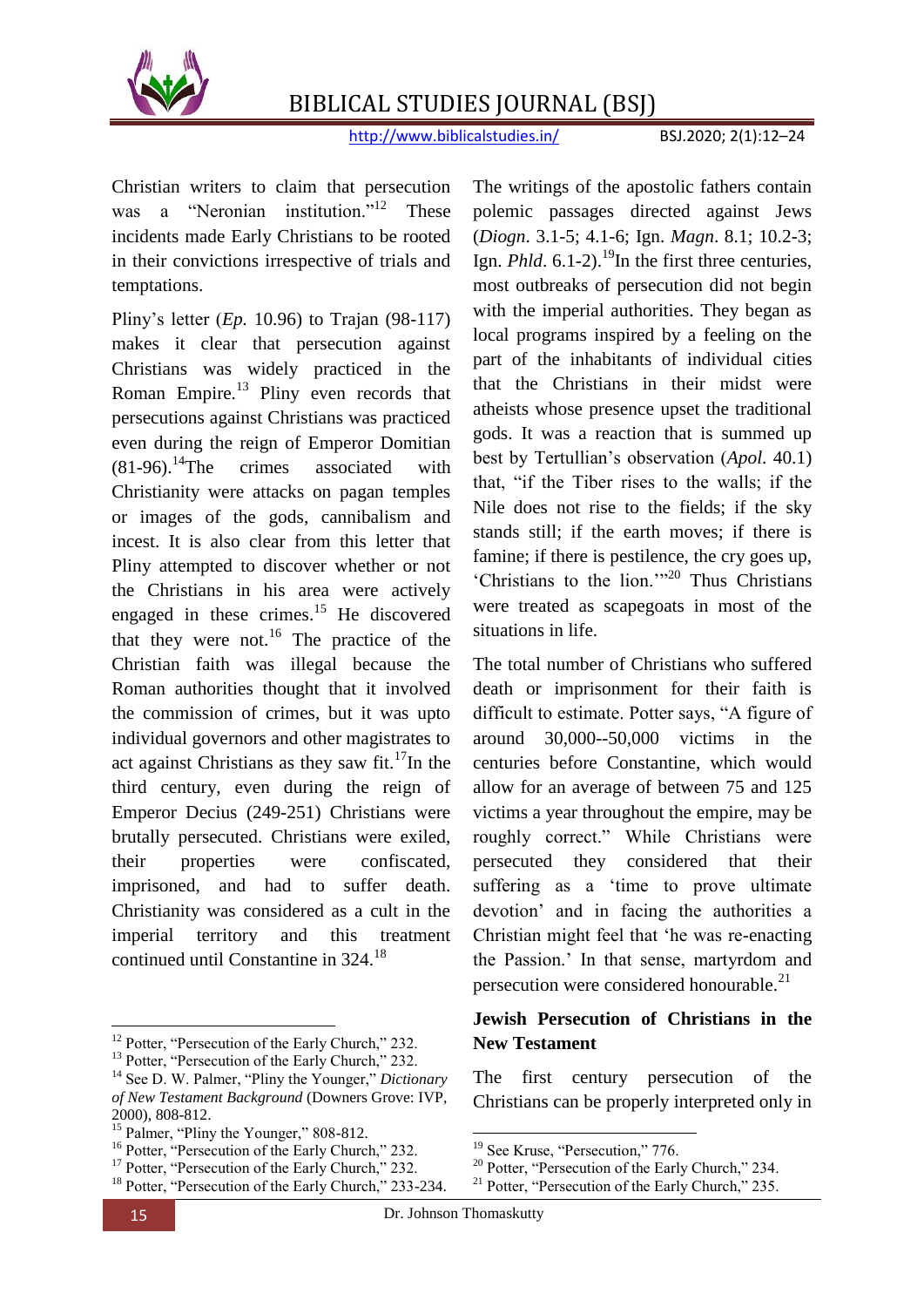

http://www.biblicalstudies.in/ BSJ.2020; 2(1):12–24

relation to the sufferings of Jesus. The passion and crucifixion of Jesus together can be understoodas a paradigm of Christian suffering. The passion narratives in the Gospels are found in the Gospels of Matthew 26-27, Mark 14-15, Luke 22-23 and John (scattered throughout chaps.  $10-19$ ).<sup>22</sup> These accounts narrate the arrest, trial, suffering and death of Jesus. It is also important to take note whatApostle Paul proclaims in 1 Cor 1:23 that "we preach Christ the crucified."The incarnation of Jesus, as the slain LambofGod,is a symbolic representation of the "crucified but victorious" Messiah who came to save the sinners (Rev 5:1-14).<sup>23</sup>Green states that,

> The crucifixion of Jesus of Nazareth under Pontius Pilate is well attested in Christian and non-Christian sources. It is reported in the four canonical Gospels in the midst of remarkably full passion accounts, and referred to as an historical event throughout the NT (especially in Paul $)$ .<sup>24</sup>

The Latin historian Tacitus mentions Jesus' death in *The Annals*: "Christus . . . had undergone the death penalty in the reign of Tiberias, by sentence of the procurator Pontius Pilate" (15.44). In a text whose authenticity is under suspicion, as Green states, Josephus recalls that Pilate condemned Jesus to be crucified (Josephus Ant. 18.3.3 §§63-64).<sup>25</sup> Green further states

**.** 

that, "For these and other reasons, the historicity of the death of Jesus on the cross is beyond doubt."<sup>26</sup> In that sense, the death of Jesus can be considered as an event happened in history.

The followers of Jesus suffered from the hands of the Jews. The Jewish rivalry is recorded both by Evangelist Luke and by Apostle Paul in the following scriptures: Acts 5:17-42; 6:8-8:1; 17:1-14; 18:12-17; 21:27-36; 2 Cor 11:24; Gal 5:11; 6:12; 1 Thess 2:14-16; and others. In the early years of Christianity, other Jews regarded Christians as sectarians (*minim*; see Acts 24:5, 14;  $28:22$ ).<sup>27</sup> The Jewish Christians suffered religious persecution under their fellow Jews on account of their faith in Jesus. The Church-and-Synagogue tension and the subsequent expulsion of the Johannine community are made obvious within John's Gospel.<sup>28</sup>The Early Christians had considered all the sufferings because of the word of God and the testimony of Jesus as matters of prestige.<sup>29</sup>On the one hand, the Early Christians desired martyrdom in order to be considered honourable, on the other hand, the imperial and civil authorities imposed persecution upon them. In that sense, persecution was both a 'desired' virtue and an "imposed" punishment.

<sup>22</sup> See J. B. Green, "Passion Narrative," *Dictionary of Jesus and the Gospels* (Downers Grove, IVP, 1992), 601-604.

<sup>&</sup>lt;sup>23</sup> Kruse, "Persecution," 776.

<sup>24</sup> J. B. Green "Death of Jesus," *Dictionary of Jesus and the Gospels* (Downers Grove: IVP, 1992), 148.  $25$  Green, "Death of Jesus," 148.

<sup>1</sup> <sup>26</sup> See J. B. Green, *The Death of Jesus: Tradition and Interpretation in the Passion Narrative*, WUNT 2:33 (Tübingen: Mohr Siebeck, 1988), 1.

 $27$  See Kruse, "Persecution," 776.

<sup>28</sup> See Paul N. Anderson, *The Riddles of the Fourth Gospel: An Introduction to John* (Minneapolis: Fortress Press, 2011), 38-39, 56-57, 63-64, 135-136, 202-204; Also see Johnson Thomaskutty, *Dialogue in the Book of Signs: A Polyvalent Analysis of John 1:19-12:50*, BINS 136 (Leiden/Boston: Brill, 2015). <sup>29</sup> See Kruse, "Persecution," 776.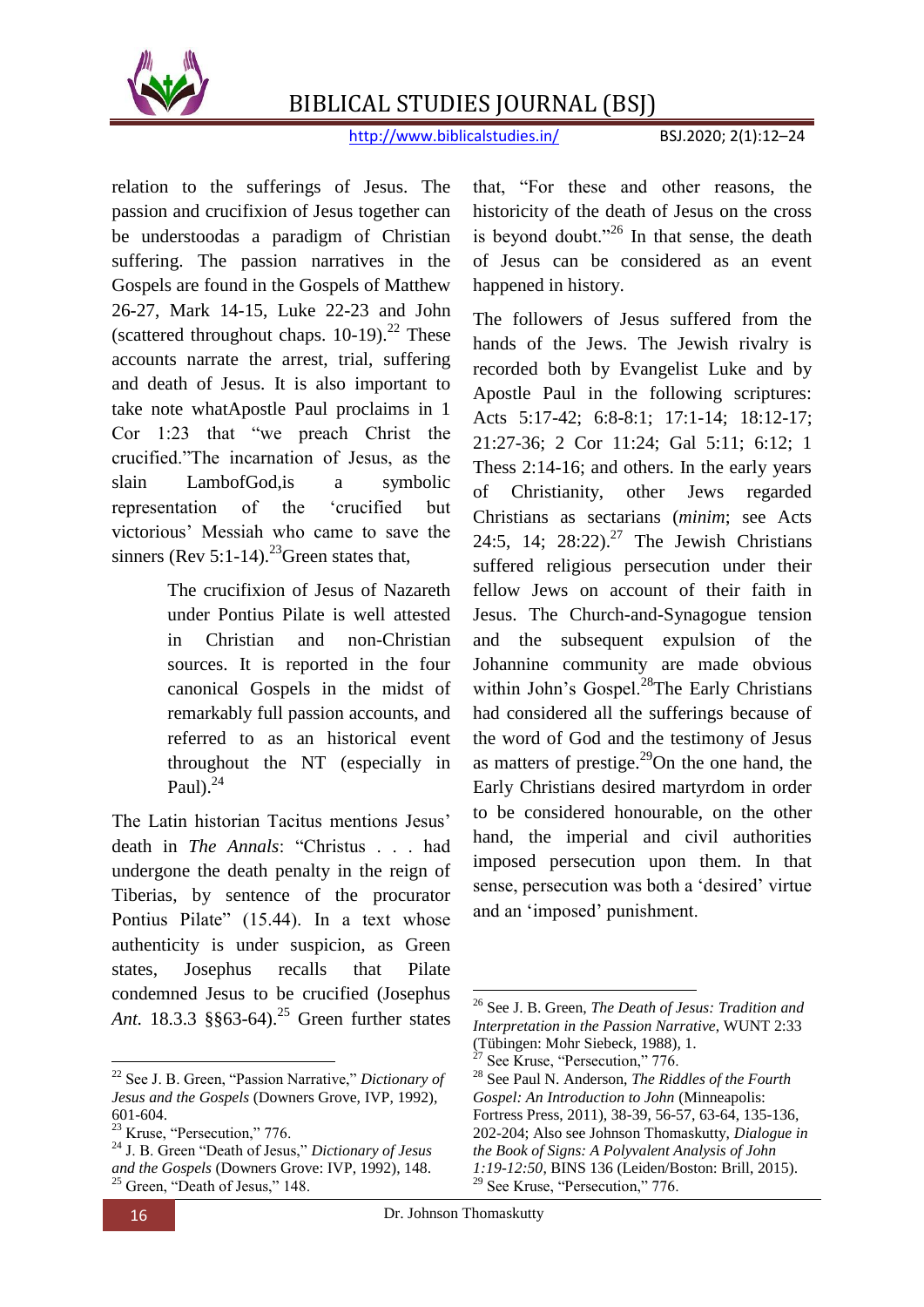

http://www.biblicalstudies.in/ BSJ.2020; 2(1):12–24

Jesus" followers continued their existence within Judaism just as a sect. $30$  But, later on the relationship between the Jews and the Christians became increasingly tense. This tense situation resulted into the expulsion of the Christians from the synagogues and other Jewish religious institutions. It further affected the community of Christians for their marginalization as an "inferior religious group." Their existence as a community of religiously devout people without distinguishable religious identity, institutional backups, canonized scriptures, and organizational settings helped the Jews to attack them often. This was the context in which the disciples of Jesus initiated the mission and evangelism. $31$ 

In the Book of Acts, the author Luke records that the high priest and the Sadducees arrested Peter and his companions and put them into prison (5:17-18)due to their evangelistic proclamations and wonder works.<sup>32</sup>Bock says, "The Sadducees have more to lose, since they control the council and have worked out a compromise with the Romans to share power. Any destabilizing element in the culture could threaten their control."<sup>33</sup>They were questioned in front of the council (5:27) and flogged and strictly warned against speaking in the name of Jesus

**.** <sup>30</sup> Kruse says that, "The Jews are portrayed as partly responsible for the martyrdom of Polycarp (*Mart. Pol.* 12.2; 13.1)." See Kruse, "Persecution," 776.

 $(5:40)$ .<sup>34</sup>Instead of turning back, the apostles "considered worthy to suffer dishonour for the sake of Jesus' name"  $(5:41)$  and "they" did not cease to teach and proclaim Jesus as the Messiah"  $(5:42)$ .<sup>35</sup>Thus 'prohibitions' and "civil disobedience" were progressing hand in hand. As an incipient community, as they follow the footprints of Jesus the charismatic leader, the Christians initiated a counter-cultural and civil disobedient movement.

In Acts chapters 6 and 7, the story of Stephen's martyrdom is described in detail.<sup>36</sup> Evangelist Luke describes about the secret instigation of the Jews against Stephen (6:11), stirring up of people against him, confrontation with him, seizing and bringing of him before the council (6:12), using false witnesses against him (6:13), and enraging and grounding their teeth at him  $(7:54)$ .<sup>37</sup> All these descriptions point us toward the physical and psychological torture they instigated against Stephen. The harassment and physical torment toward Stephen do not end there.<sup>38</sup>It is recorded that the enemies of faith covered their ears , rushed together against him (7:57), dragged him out of the city, and stoned at him (7:58). Stephen suffered all these as an enduring servant of God.<sup>39</sup>Stephen stood firm even in the midst of increasing opposition and came out as a

 $\overline{a}$ 

 $31$  Kruse, "Persecution," 775-778.

<sup>32</sup> See Tenney, *New Testament Times*, 185-187.

<sup>&</sup>lt;sup>33</sup> The Sadducees are often seen as more hostile to the new movement than the Pharisees in Acts, whereas in Luke"s Gospel the Pharisees are major opponents of Jesus." See Darrell L. Bock, *Acts*. BECNT (Grand Rapids: Baker, 2007), 238.

<sup>34</sup> Stanley D. Toussaint, "Acts," *The Bible Knowledge Commentary: New Testament* (Hyderabad: Authentic, 1983/2004), 366.

<sup>35</sup>See Bock, *Acts*, 241; Tenney, *New Testament Times*, 185-187; also see Toussaint, "Acts," 366-367.

<sup>36</sup> See Bock, *Acts*, 268-316.

<sup>&</sup>lt;sup>37</sup> Toussaint, "Acts," 367-371.

<sup>&</sup>lt;sup>38</sup> For more details about persecution in Luke-Acts, see Scott Cunningham, *'Through Many Tribulations': The Theology of Persecution in Luke-Acts*, JSNTSS 142 (Sheffield: Sheffield Academic Press, 1997). <sup>39</sup>Bock, *Acts*, 268-316; Toussaint, "Acts," 367-371.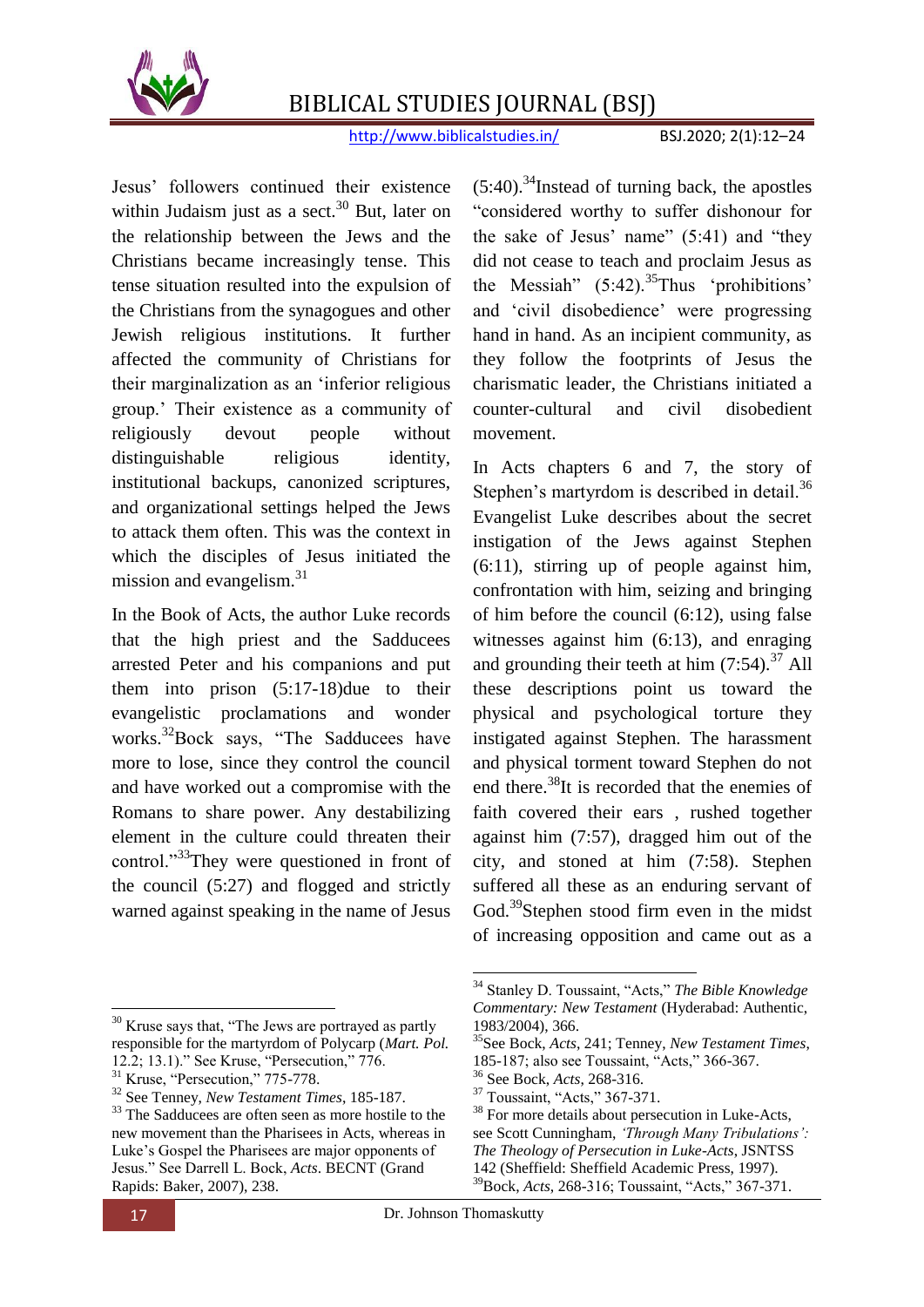

http://www.biblicalstudies.in/ BSJ.2020; 2(1):12–24

witness of Christ and ultimately earned a place in the martyr tradition.

While Stephen endured suffering without reproach, Saul accompanied the enemies of the Gospel (Acts  $7:58$ ).<sup>40</sup>Bock says, "A great persecution arises against the church. This is the first use of the noun *diōgmos* (persecution) in Acts. We have moved from a warning  $(4:21)$  to a flogging  $(5:40)$  to martyrdom  $(7:58-60)$  to persecution."<sup>41</sup>In Acts 9, it is recorded that Saul was one of the persecutors of the Way and he breathed threats and murder against the disciples of the Lord  $(9:2)$ .<sup>42</sup> Saul was granted an official letter from the high priest to the synagogues at Damascus, so that if he found any who belonged to the Way, men or women, he might bring them bound to Jerusalem  $(9:2)$ .<sup>43</sup>Thus, the religious Judaism of the First Century considered the followers of Jesus as an illegitimate religious group and treated them as those who commit blasphemy and heresy.

Paul appears to have found persecution at the hands of the Jews the most difficult of his afflictions to bear. The trials and afflictions which Paul experienced were many and varied, and this is reflected in the catalogues found in his letters (Rom 8:35; 1 Cor 4:9-13; 2 Cor 4:8-9; 6:4-5; 11:23-29; 12:10).<sup>44</sup> Of the afflictions which Paul experienced, none receives more attention in his letters than persecution on account of the gospel. He was

 $\overline{a}$ 

persecuted by Jews, Gentiles, and false Christians (2 Cor 11:26), but it was persecution at the hand of the Jews to which he referred most frequently (cf., e.g., Rom 15:31; 2 Cor 11:24, 26; Gal 5:11; 1 Thess 2:14-16), suggesting he found this hardest to bear. Paul"s letters provide several hints concerning the reasons for this persecution: first, he preached the faith he once sought to destroy (Acts 9:1-2; cf. Gal 1:23): $45$  second, he regarded cherished elements of Judaism as rubbish (Phil  $3:4-8$ ):<sup>46</sup> third, he encouraged Jews to neglect the law of Moses (Gal 2:11-21); fourth, he did not preach circumcision (Gal 5:11); and fifth, he relaxed ethical demands of Judaism (Rom  $3:7-8$ ).<sup>47</sup> Just as Jesus was a revolutionary, Paul was a radical one at several junctures of Christian mission.

In Thessalonica, Paul the persecutor turned proclaimer who preached about Jesus the crucified and resurrected Messiah (Acts 17:3). The jealous Jews of the city, with the help of some ruffians in the market-places, formed a mob and set the city in an uproar (Acts 17:5). Jason, the missionary associate of Paul, was dragged and whose house was attacked (Acts 17:5-6).The Jews politicized the situation and complained against the apostles by stating that "they are all acting contrary to the decrees of the emperor" (Acts 17:7). The major complaint they had against the Christians was that they were proclaimers of "another king named

<sup>40</sup> Toussaint states that, "This meant Saul was giving his approval by guarding their clothes (Acts 8:1; 22:20)." Toussaint, "Acts," 371.

<sup>41</sup> See Bock, *Acts*, 317-318.

<sup>42</sup> See Cunningham, *'Through Many Tribulations': The Theology of Persecution in Luke-Acts*. <sup>43</sup>Bock, *Acts*, 317-318; Toussaint, "Acts," 375. <sup>44</sup> C. G. Kruse, "Afflictions, Trials, Hardships," *DPL* (Downers Grove: IVP, 1993), 18.

<sup>45</sup> Donald K. Campbell, "Galatians," *The Bible Knowledge Commentary: New Testament*

<sup>(</sup>Hyderabad: Authentic, 1983/2004), 592.

<sup>46</sup> Robert P. Lightner, "Philippians," *The Bible* 

*Knowledge Commentary: New Testament*

<sup>(</sup>Hyderabad: Authentic, 1983/2004), 659-660.

 $47$  Kruse, "Afflictions, Trials, Hardships," 19.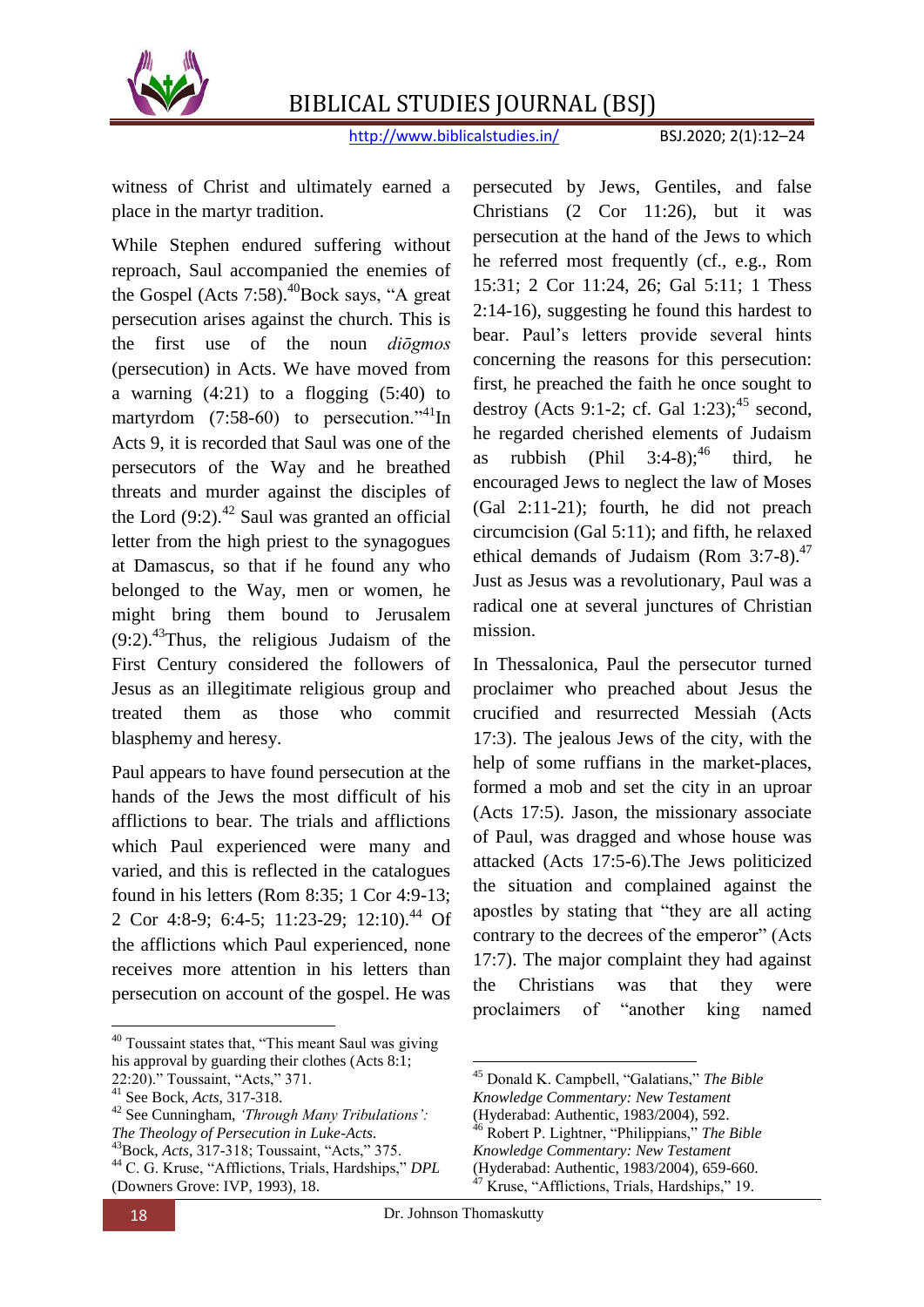

http://www.biblicalstudies.in/ BSJ.2020; 2(1):12–24

Jesus."<sup>48</sup>In that sense, the Jews were rooted in their misunderstanding about the Way of Jesus and his apostle Paul.

It is recorded that the Thessalonian Jews even reached the city of Beroea in order to stir up and incite the crowds against Paul and his companions  $(Acts 17:13).<sup>49</sup>$ The determined Thessalonian Jews influenced the people of the surrounding regions against the apostles. The intolerant and antagonistic attitude of the Jews caused Paul and his companions to travel from place to place. Paul informs the Thessalonian believers that the Jews killed Jesus and the prophets (1 Thess2:14-16). While Gallio was proconsul of Achaia, the Jews made a united attack on Paul and brought him before the tribunal  $(18:12)$ <sup>50</sup>Gallio the proconsul found the issue between Paul and the Jews as a matter of questions about words and names and their law  $(18:15)$ .<sup>51</sup>The Jews were attempting to present the Christians as a disgraceful community before the tribunal. It further developed when Sosthenes was seized and beaten in front of the tribunal.<sup>52</sup> Thus Paul and his companions confronted persecution at various levels of his missionary and ministerial journey.

In Acts 19, it is recorded that how Paul"s persuasive speech in Ephesus caused for the opposition of the local devotees of Artemis. In Jerusalem, the Jews from Asia stirred up

<sup>49</sup>Munck, *The Acts of the Apostles*, 166-167.

the whole crowd and seized Paul. $53$  The entire city was aroused, the people were rushing together, and a great uproar was developed. Jewish antagonistic attitude toward Paul is explicit through their shout of "Away with him"  $(21:27-36)$ .<sup>54</sup>All the above records sufficiently prove the Jewish enmity against Christians and their patient endurance all over the Roman Empire. Thus, the Biblical narratives demonstrate that how Jesus of Nazareth and his followers were targeted, misunderstood in their ideology, emotionally put down, socially weighed down, physically abused, and religiously harassed.

#### **Roman Persecution of Christians in the New Testament**

There are also evidences that Christians suffered under Roman officials (see Heb 10:32-35; 12:3-7; 1 Pet 1:6; 4:12-19; Rev 2:10; 6:9-11; 17:1-6; 20:4).<sup>55</sup>In Rev 1:9, John the apostle of Jesus Christ shares that: "I, John, your brother who share with you in Jesus the persecution and the kingdom and the patient endurance, was on the island called Patmos because of the word of God and the testimony of Jesus." Boring says that,

> Christians in Asia at the end of the first century had problems to face which the population at large did not. They were considered to be adherents of a sect that primarily appealed to the lowest classes, a sect that had no long history or glorious institutions, a

**<sup>.</sup>** <sup>48</sup> Bock, *Acts*, 552-553. Also see Johannes Munck, *The Acts of the Apostles*, The Anchor Bible (Garden City: Doubleday, 1967/1979), 157-161.

<sup>50</sup> F. F. Bruce, *The Book of the Acts*, Revised Edition (Grand Rapids: Eerdmans, 1988), 351-353.<br> $\overline{\text{S1}}$ .

<sup>51</sup> Bruce, *The Book of the Acts*, 353.

<sup>53</sup> See Richard I. Pervo, *Acts: A Commentary*

<sup>(</sup>Minneapolis: Fortress Press, 2009), 463-502.

<sup>54</sup>Pervo, *Acts: A Commentary*, 549-553.

<sup>&</sup>lt;sup>55</sup> See C. Osiek, "Early Christian Theology and Martyrdom," *TBT* 28 (1990), 153-157.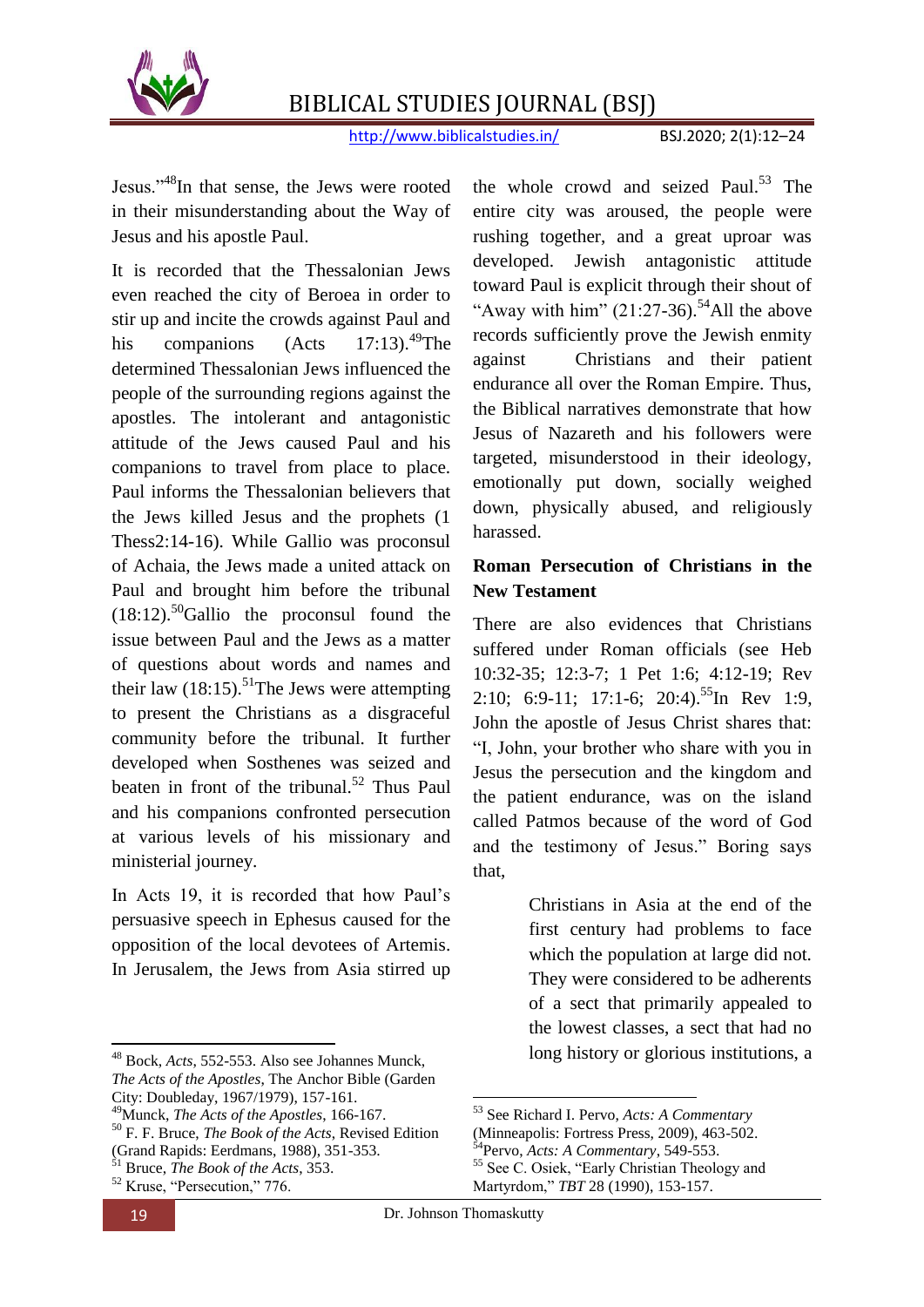

http://www.biblicalstudies.in/ BSJ.2020; 2(1):12–24

suspect group which met for its cultic practices in private homes on a day which was not a public holiday, a sect that was widely suspect of being unpatriotic, a group about which wild stories were told.<sup>56</sup>

The Book of Revelation, by the help of symbols and metaphors, provides ample evidences about the suffering of Christians in the first century context. As the book addresses the theme of victory over evil, the acuteness of the imperial cult and persecution are brought to the foreground. The book also promises an eternal hope to the persecuted.

Persecution and emperor worship were often cited as the primary problems addressed in the Early Christian contexts. The cult of the Emperor developed slowly in the Roman Empire.<sup>57</sup> Emperor worship involved the offering of divine honours, including sacrifices, to emperors, either living or dead.<sup>58</sup> Emperor Augustus, Caligula, Nero, Domitian, and others were either in lifetime or after death honoured as divine.<sup>59</sup> Christians were targeted due to their denial of worshipping the Emperor. $^{60}$  The Book of Revelation develops its emphasis on sovereignty of God, radical monotheism, exalted Christology, salvation, judgment and warnings, nonviolent lifestyle, and hope over against the prevailing Roman imperial cult.

 $\overline{a}$ 

That resulted into massive persecutions across the empire.<sup>61</sup>

The church at Smyrna was informed by the angel of the church: "Do not fear what you are about to suffer. Beware, the devil is about to throw some of you into prison so that you may be tested, and for ten days you will have affliction" (Rev 2:10).<sup>62</sup>While most hold the view those ten days as a round number indicating a short period of time, others hold it to be a prolonged but definitely limited period. The Jews in the city, instead of being "the Synagogue of Yahweh," remain as a "Synagogue of Satan."<sup>63</sup> The church was brutally persecuted even by burning alive of Polycarp, the bishop of the church. The church is further informed that if they suffer they will receive reward (2:10).<sup>64</sup>The *Martyrdom of Polycarp* speaks of the blessedness and noble example of the martyrs (*Mart. Pol*. 2.1-2) and the privilege of being numbered among them (*Mart. Pol*.  $14.1 - 2$ ).<sup>65</sup>

The Book of Revelation gives further inferences about Roman persecution in the following chapters. John sees in his vision "the souls of those who had been slaughtered for the word of God and for the testimony they had given"  $(6:9-11)$ .<sup>66</sup> The 'cry' of the slaughtered ones and their 'loud voice' has special mention in v. 10. In 17:1-6, the woman named "Babylon the great, mother of whores and of earth's abominations" is deciphered as one "drunk with the blood of

<sup>56</sup> M. Eugene Boring, *Revelation*, Interpretation: A Bible Commentary for Teaching and Preaching

<sup>(</sup>Louisville: John Knox Press, 1989), 11.

<sup>57</sup> Boring, *Revelation*, 18-21.

<sup>58</sup> Mitchell G. Reddish, *Revelation*, Smyth and Helwys Bible Commentary (Macon: Smyth and Helwys, 2001), 11.

<sup>59</sup> Reddish, *Revelation*, 12. <sup>60</sup> Boring, *Revelation*, 13-14.

<sup>61</sup> Reddish, *Revelation*, 22-26.

<sup>62</sup> Boring, *Revelation*, 85-91.

<sup>63</sup> See J. Ramsey Michael, *Revelation*, The IVP NT

Commentary Series (Downers Grove, IVP, 1997), 72- 75.

<sup>64</sup> Michael, *Revelation*, 74.

<sup>&</sup>lt;sup>65</sup> Kruse, "Persecution," 777.

<sup>66</sup> Michael, *Revelation*, 104-108.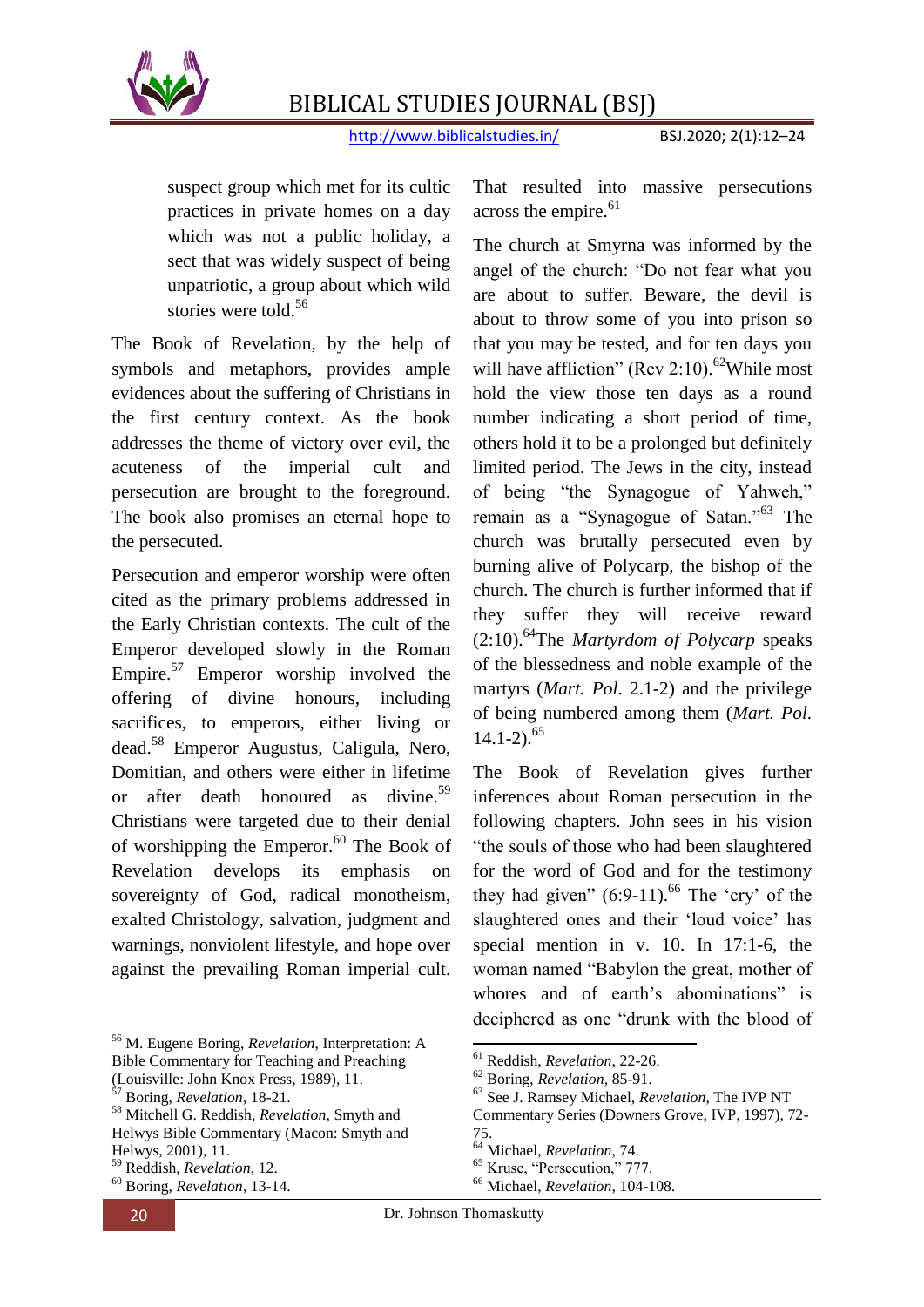

http://www.biblicalstudies.in/ BSJ.2020; 2(1):12–24

the saints and the blood of the witnesses to Jesus" (v. 5-6). $^{67}$  In this book, John details the Roman persecution by way of symbolic and metaphoric presentations.<sup>68</sup>

The growth of the Christian church is marked by persecution from the hands of the Jews and the Roman officials. The first century apostles and missionaries paid a special price for the expansion of the mission of God. In 2 Cor 11:24-25 Paul testifies that, "Five times I have received from the Jews the forty lashes minus one. Three times I was beaten with rods. Once I received a stoning." In 2 Cor 11:23, he even tells about his experience of "far more imprisonments, with countless floggings, and often near death" (also see Gal 5:11; 6:12).Paul even talks about his experience of a gladiatorial type of suffering at Ephesus (1 Cor 15:32). Apostle Peter exhorts the people of God to rejoice in the midst of suffering various trials (1 Pet 1:6; 4:12-13, 16).All these exemplify the extent of persecution in the first century and the way people of God endured that.

#### **Contemporary Implications in the Indian Context**

What we discussed so far takes our attention toward the very existence of the church in the contemporary Indian context. While first century Christianity suffered as a sect within Judaism and was treated as a cult within the Greco-Roman world, Indian Christianity suffers even when it keeps the status of a world religion. In India, Christianity enjoyed considerable religious freedom before and after the independence. But, the scenario changed when Hindu fundamentalism reached its peak during the last few decades.<sup>69</sup>Sookhdeo comments that,

> The possibility of a deliberate attack on a church or ministry in your district might have seemed fairly improbable a few years ago. The rise in religiously motivated violence, even terrorism, with a higher likelihood of serious injury, death or major damage, is a recent phenomenon—even though it was not entirely absent in the past.<sup>70</sup>

Today, Christianity suffers persecution from the hands of religious Hindus in different parts of the nation. The worst affected states are Orissa, Karnataka, Gujarat, Uttar Pradesh, Rajasthan, Bihar, and Maharashtra. The attack on Christian mission workers and institutions is on an increase. The Kandhamal violence and the 'cry and flee' of the Christians gravely affected the prestige of the country across the world.<sup>71</sup>

The number of violent activities against the Christians alone, during the past few years, is in an accelerating mode. In recent years, there is an increase of social boycott that impinges on the right to live, food and livelihood. This includes physical violence, stopping worship services in churches, attacks on churches, arrest of pastors and

**<sup>.</sup>** <sup>67</sup> Boring, *Revelation*, 86-87.

<sup>68</sup> Kruse, "Persecution," 776-777.

<sup>69</sup> See Sebastian Kim, "Religious Freedom, Minorities and the Concept of Religion: Critical Issues in Legislation and Conversion in India," *Religious Freedom and Conversion in India* (Bengaluru: SAIACS, 2017), 1-33.

<sup>70</sup>See Patrick Sookhdeo, *Pray and Protect: Practical Ways to Keep Your Churches and Ministries Safe*  (McLean: Isaac Publishing, 2017), 8.

See Johnson Thomaskutty, "Reading John's Gospel as a Jewish-Christian Conflict Narrative: A Paradigm for Contemporary India," *Religious Freedom and Conversion in India* (Bengaluru: SAIACS, 2017), 138-161.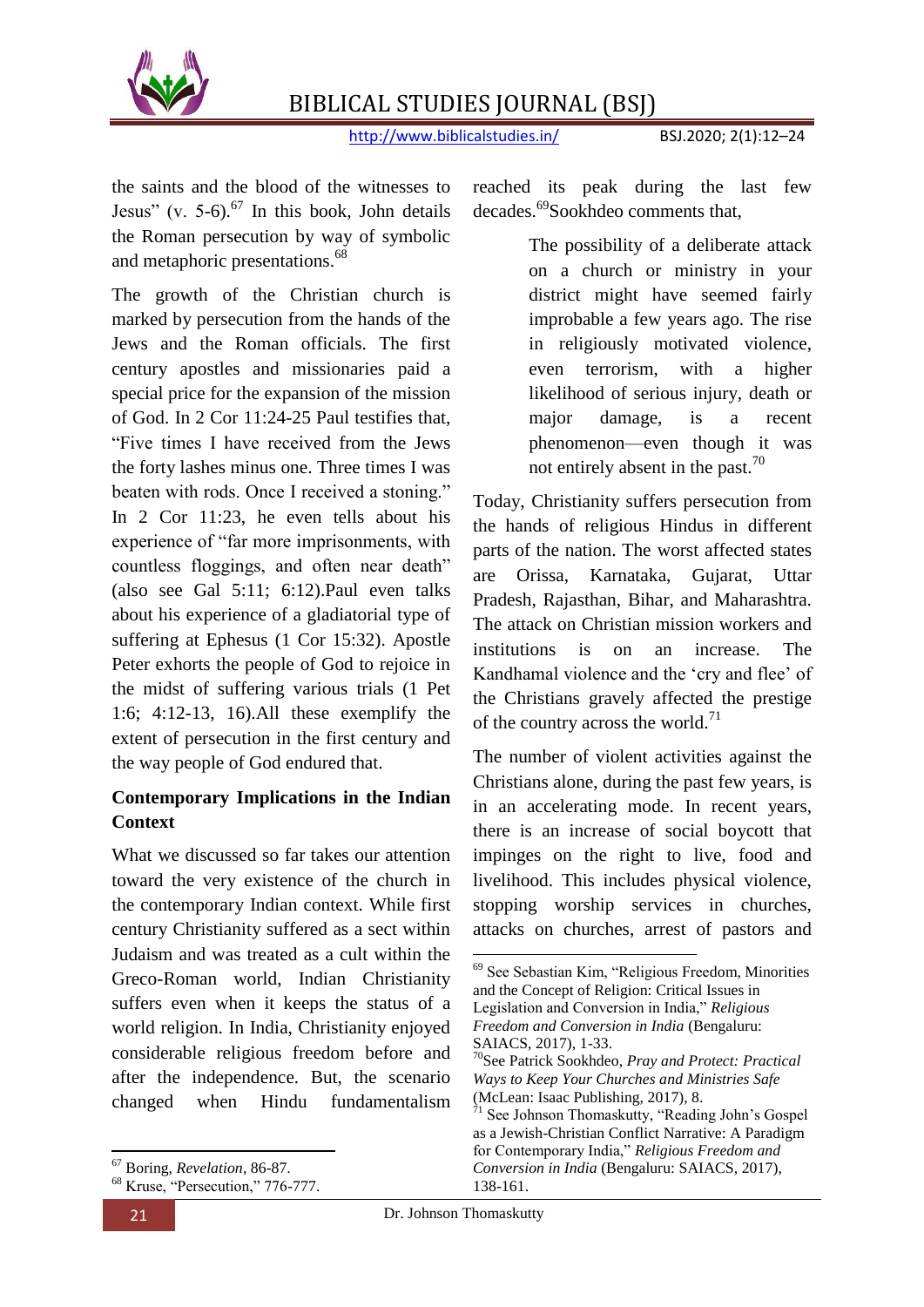

http://www.biblicalstudies.in/ BSJ.2020; 2(1):12–24

their companions, parading pastors and women associates nakedly in public places, sacred cow polarization, and raping nuns.<sup>72</sup> These untoward activities in the name of religion and politics defame and deteriorate the secular nature of our nation.

The BJP-led Indian Government under the current leadership does not protect minority rights. Christian communities are persecuted throughout the country by way of aggressive *GharWapsi* and other campaigns and by means of anti-conversion laws. These issues and others at the local and the national levels have called into question the very nature of religious freedom and conversion in the country.<sup>73</sup> Both the national leadership and the civil authorities treat the minorities, especially the Christian communities, out of the fold of the real citizens and the citizenship in the country. The so called 'imperial' attitude from the side of the Indian Government wounded the very psyche of the Christians across the nation. This period has to be considered as *New Imperialism* in the global scenario.

Christianity remains as a persecuted religion wherever it has the minority status. The voice of the Christians is not recognized adequately even after considerable contribution of the community to the nation. Just as the Jews were scared of the growth of the Christian movement in the first century, the massive growth of Christian missions in the rural and urban contexts of India only

help the anti-Christian fundamentalists show their intolerable attitude toward it. Just as the first century Christianity grown up as a massive movement among the poor and marginalized sections of the society, in today"s Indian context Christian missions attract the neglected strata of the society. All these show how Christian missions in India today suffer from the unfavourable sociopolitical scenario of the nation.<sup>74</sup>

The First Century Christians responded to Jewish and Roman persecutions through non-violent means. While ordering Peter to put his sword back into its sheath (John 18:10-11), Jesus" intention was avoidance of bloody means. He encouraged his disciples to follow the lessons of tolerance and nonviolent lifestyle even to the point of death.In Matt 5:11-12 Jesus says, "Blessed are you when people revile you and persecute you and utter all kinds of evil against you falsely on my account. Rejoice and be glad, for your reward is great in heaven, for in the same way they persecuted the prophets who were before you."The apostolic fathers of the first and the succeeding centuries endured persecution and considered their sufferings for Jesus as privileges. The virtue of endurance is well described in Heb 11:35-38. A reward is promised for all who are tolerant in times of affliction and faithful in their Christian living (Rev 2:10). Thus, it is proved that the followers of Christ are targeted even after 2000 years of their glorious past.

Christians of the present day Indian context must learn lessons from the first century Christians. We must uphold non-violent lifestyle and cherish tolerant attitudes as

1

**.** 

 $72$  "Open Letter to Church Leaders," August 4, 2017, quoted in "Introduction," *Religious Freedom and Conversion in India* (Bengaluru: SAIACS, 2017), vii. <sup>73</sup> S. M. Michael, *Challenges to Christian Mission: Problems and Prospects* (Pune: Ishvani Kendra, 2014), 30. Also see Thomaskutty, "Reading John"s Gospel as a Jewish-Christian Conflict Narrative." 158-159.

 $74$  Kruse, "Persecution," 776-777.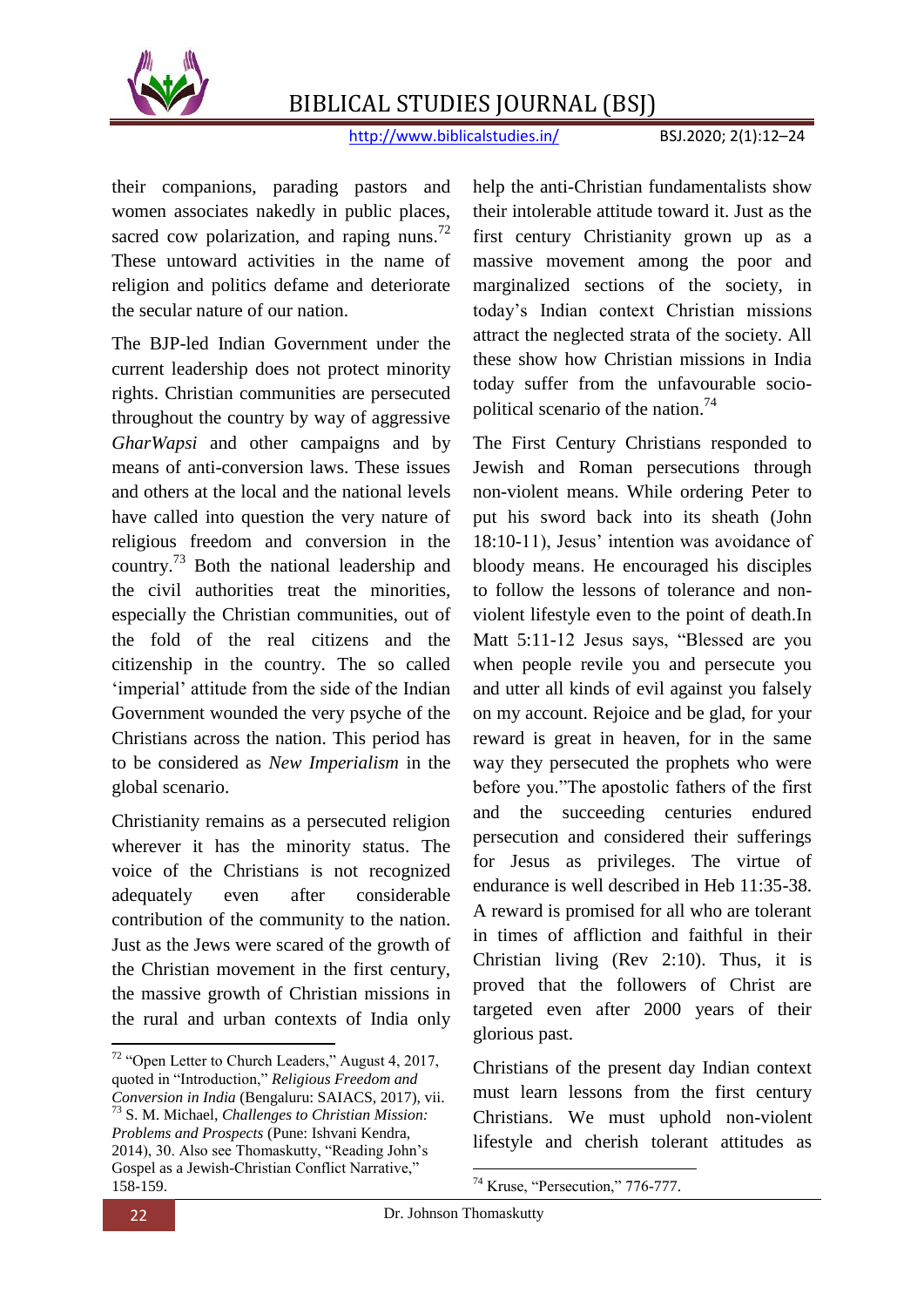

http://www.biblicalstudies.in/ BSJ.2020; 2(1):12–24

Christian values in order to extend peace and harmony in the plural Indian context. We need to rejoice in times of trials, endure the sufferings, and be determined in holding our faith. The important mission of the church is to make peace and reconciliation between warring religious groups. The teaching of Jesus "Love your enemies" has a vital role to play in the religiously pluralistic context. We must maintain unity in the body of Christ and bring the unanimous voice of the church at the appropriate judicial and political bodies of our country. Christian organizations, both regional and national, should play key role so that we may get justice in times of trials. We need to emphasize both 'prayer' and 'practice' as complimentary Christian values. Christian church is established through shedding the blood of Jesus and grown up as a movement of the martyrs. Who shall separate us from the love of Christ? Shall trouble or hardship or persecution or famine or nakedness or danger or sword?

#### **Conclusion**

Jesus is our model for suffering and sacrifice. He stated that, "For the Son of Man came not to be served but to serve, and to give his life as a ransom for many" (Mark 10:45). The final resolution of this statement of Jesus is demonstrated on the cross. Throughout the writings of the New Testament, various terminologies are used to indicate people"s*hunt*to trample down Jesus and his followers. In recent years, the thirst for the blood of the martyrs, the hunger for the life of the believing community, and the hostility against the followers of Jesus are exhibited by the fanatics/fundamentalists in barbarian and acute terms and means. The aspect of "suffering" became a synonym for Christian living in India. As Christianity suffered under emperors and local civil authorities at its incipient stages, in contemporary India, the 'new emperors' of the twenty-first century tarnish the rights of the minority citizens. The Scripture and its supporting documents foreground the way "Jesus, the protagonist," "Paul, the apostle par-excellence," "Peter, the keystone of the church," "Thomas, the apostle to the East," 'Stephen, the preacher of the truth,' and others being persecuted and that resulted into their execution. As the early Christians had to face the antagonism of both the Jewish religious community and the Roman political authority, the Christians of India have to face increasing opposition from the Hindu religious communalists and from the current political structures.

In recapitulation, the research work was an attempt to foreground the following realities: first, the biblical and the extra-biblical documents, as indicated above, outline how the early Christian communities suffered under the religious and political authorities of their time. This understanding of the history equips us to face the "new political imperialism" in the Indian context that promulgates an agenda over against the minority Christians of the nation; second, the aspect of co-suffering with God/Christ/Church/Community is part and parcel of the NT theology as Jesus, Paul, Peter, Thomas, Stephen, and others were cosufferers for the realities of the Kingdom of God. This Scriptural basis gives the Indian Christians a new paradigm for their theological discourses; and third, early Christian faith came to its final shape through the sacrificial living and the history